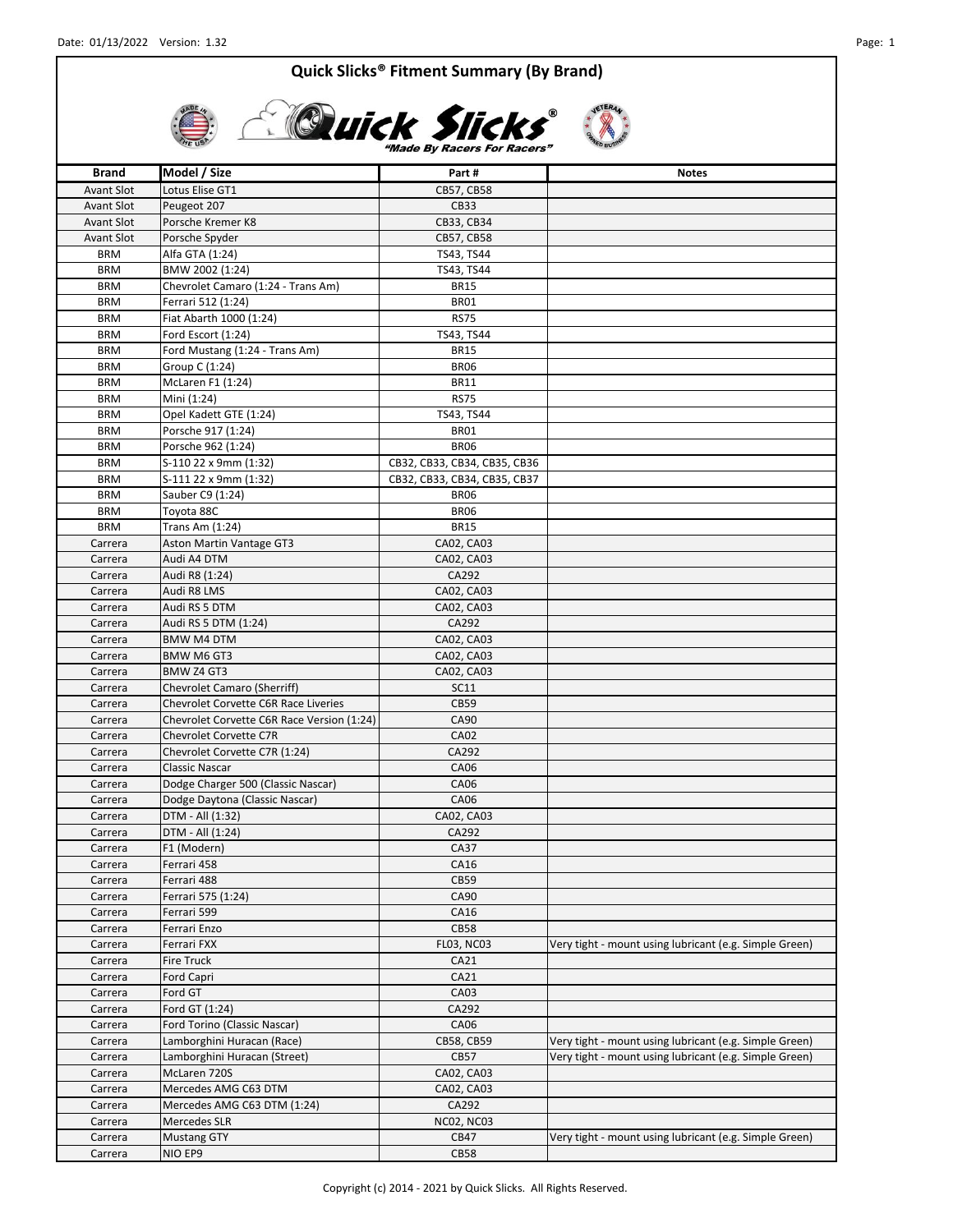

| <b>Brand</b>     | Model / Size                            | Part#                                      | <b>Notes</b>                                                                                                     |
|------------------|-----------------------------------------|--------------------------------------------|------------------------------------------------------------------------------------------------------------------|
| Carrera          | Pantera De Tomaso                       | <b>CB52</b>                                | Very tight - mount using lubricant (e.g. Simple Green);<br>wheel rib may require sanding to adjust contact patch |
| Carrera          | Plymouth Roadrunner (Classic Nascar)    | <b>CA06</b>                                |                                                                                                                  |
| Carrera          | Plymouth Superbird (Classic Nascar)     | CA06                                       |                                                                                                                  |
| Carrera          | Pontiac GTO                             | <b>CB30</b>                                |                                                                                                                  |
| Carrera          | Porsche 911 RSR                         | CA03                                       |                                                                                                                  |
| Carrera          | Porsche 911 RSR (1:24)                  | CA292                                      |                                                                                                                  |
| Carrera          | Porsche 911 S Cabriolet                 | <b>FL02</b>                                |                                                                                                                  |
| Carrera          | Porsche 917K                            | CA21                                       |                                                                                                                  |
| Carrera          | Porsche 918 Spyder                      | <b>FL03</b>                                |                                                                                                                  |
| Carrera          | Porsche 935/19 GT2                      | <b>CA02</b>                                | Asymetrical wheel (ID < OD), Wheel OD may require sanding                                                        |
| Carrera          | Porsche 935/78 Moby                     | <b>CB64</b>                                |                                                                                                                  |
| Carrera          | Porsche GT3 RSR                         | <b>CA02</b>                                |                                                                                                                  |
| Carrera          | Porsche RS Spyder                       | <b>CB58</b>                                |                                                                                                                  |
| Carrera          | Tanker                                  | CA21                                       |                                                                                                                  |
| Carrera          | <b>Tow Truck</b>                        | CA21                                       |                                                                                                                  |
| Carrera          | VW Beetle (Group 5)                     | CA11, CA12                                 |                                                                                                                  |
| Cartrix          | Alfa Romeo (Grand Prix)                 | CB29                                       |                                                                                                                  |
| Cartrix          | Aston Martin (Grand Prix)               | CB29                                       |                                                                                                                  |
| Cartrix          | <b>BRM (Grand Prix)</b>                 | CB29                                       |                                                                                                                  |
| Cartrix          | <b>Bugatti (Grand Prix)</b>             | CB29                                       |                                                                                                                  |
| Cartrix          | Ferrari D50 (Grand Prix)                | CB29                                       |                                                                                                                  |
| Cartrix          | Gordini (Grand Prix)                    | CB29                                       |                                                                                                                  |
| Cartrix          | Gran Prix (Vintage F1)                  | CB29                                       |                                                                                                                  |
| Cartrix          | Kurtis Fraft (Grand Prix)               | CB29                                       |                                                                                                                  |
| Cartrix          | Kurtis KK3000                           | CB29                                       |                                                                                                                  |
| Cartrix          | Lancia D50 (Grand Prix)                 | CB29                                       |                                                                                                                  |
| Cartrix          | Lotus 16 (Grand Prix)                   | CB29                                       |                                                                                                                  |
| Cartrix          | Maserati (Grand Prix)                   | CB29                                       |                                                                                                                  |
| Cartrix          | Mercedes W196 (Grand Prix)              | CB29                                       |                                                                                                                  |
| Cartrix          | Talbot Lago (Grand Prix)                | CB29                                       |                                                                                                                  |
| Cartrix          | Vanwall (Grand Prix)                    | CB29                                       |                                                                                                                  |
| <b>CB</b> Design | 14 x 6mm Wheels                         | CB07, CB08                                 |                                                                                                                  |
| <b>CB Design</b> | 14 x 7mm Wheels                         | CB12, CB13                                 |                                                                                                                  |
| <b>CB Design</b> | 14 x 8mm Wheels                         | CB17, CB18                                 |                                                                                                                  |
| <b>CB Design</b> | 14.5 x 12mm (F1-Style) Wheels           | CB20, CB21, CB22, CB23                     |                                                                                                                  |
| <b>CB</b> Design | 15 x 7mm Wheels                         | CB27, CB28, CB29, CB30                     |                                                                                                                  |
| <b>CB</b> Design | 15 x 8mm Wheels                         | CB32, CB33, CB34, CB35, CB36               |                                                                                                                  |
| <b>CB Design</b> | 15 x 10mm Wheels                        | CB41, CB42, CB43, CB44                     |                                                                                                                  |
| <b>CB Design</b> | 15 x 11mm Wheels                        | CB46, CB47, CB48, CB49                     |                                                                                                                  |
| <b>CB Design</b> | 15 x 12mm Wheels                        | CB52, CB53                                 |                                                                                                                  |
|                  |                                         | CB20, CB21, CB22, CB23                     |                                                                                                                  |
| <b>CB Design</b> | 15 x 13mm Wheels                        | CB71, CB72                                 |                                                                                                                  |
| <b>CB</b> Design | 17 x 8mm Wheels                         | CB32, CB33, CB34, CB35, CB36               |                                                                                                                  |
| <b>CB Design</b> | 17 x 10mm Wheels                        | CB57, CB58, CB59<br>CB41, CB42, CB43, CB44 | Typical<br>Less typical (mount using lubricant (e.g. Simple Green))                                              |
| CB Design        | 17 x 11mm                               | CB62, CB63, CB64, CB65, CB66               |                                                                                                                  |
| <b>CB Design</b> | 27 x 12mm Wheels (1:24 - Center Rib)    | <b>HR01</b>                                |                                                                                                                  |
| <b>CB Design</b> | 27 x 12mm Wheels (1:24 - No Center Rib) | <b>HR02</b>                                |                                                                                                                  |
| <b>CB Design</b> | 27 x 18mm Wheels (1:24 - Center Rib)    | HR11                                       |                                                                                                                  |
| FLY              | <b>BMW M3 E30</b>                       | FL02, FL03                                 |                                                                                                                  |
| <b>FLY</b>       | <b>BMW M3 GTR</b>                       | <b>FLO2, FLO3</b>                          |                                                                                                                  |
| FLY              | Chevrolet Corvette                      | <b>FLO2, FLO3</b>                          |                                                                                                                  |
| FLY              | Dodge Viper (2004)                      | <b>FLO2, FLO3</b>                          |                                                                                                                  |
| FLY              | Ferrari 365 GTB/4                       | CB46, CB47, CB48, CB49                     |                                                                                                                  |
| FLY              | Ferrari 512                             | CB46, CB47, CB48, CB49                     |                                                                                                                  |
| FLY              | Ford Capri Racing EVO3                  | CB33, CB34                                 |                                                                                                                  |
| FLY              | Ford GT40                               | CB46, CB47, CB48, CB49                     |                                                                                                                  |
| <b>FLY</b>       | Ford GT40 Mk II                         | CB46, CB47, CB48, CB49                     |                                                                                                                  |
| <b>FLY</b>       | Joest Porsche WSC                       | <b>FLO2, FLO3</b>                          |                                                                                                                  |
| <b>FLY</b>       | Lister Storm                            | <b>FLO2, FLO3</b>                          |                                                                                                                  |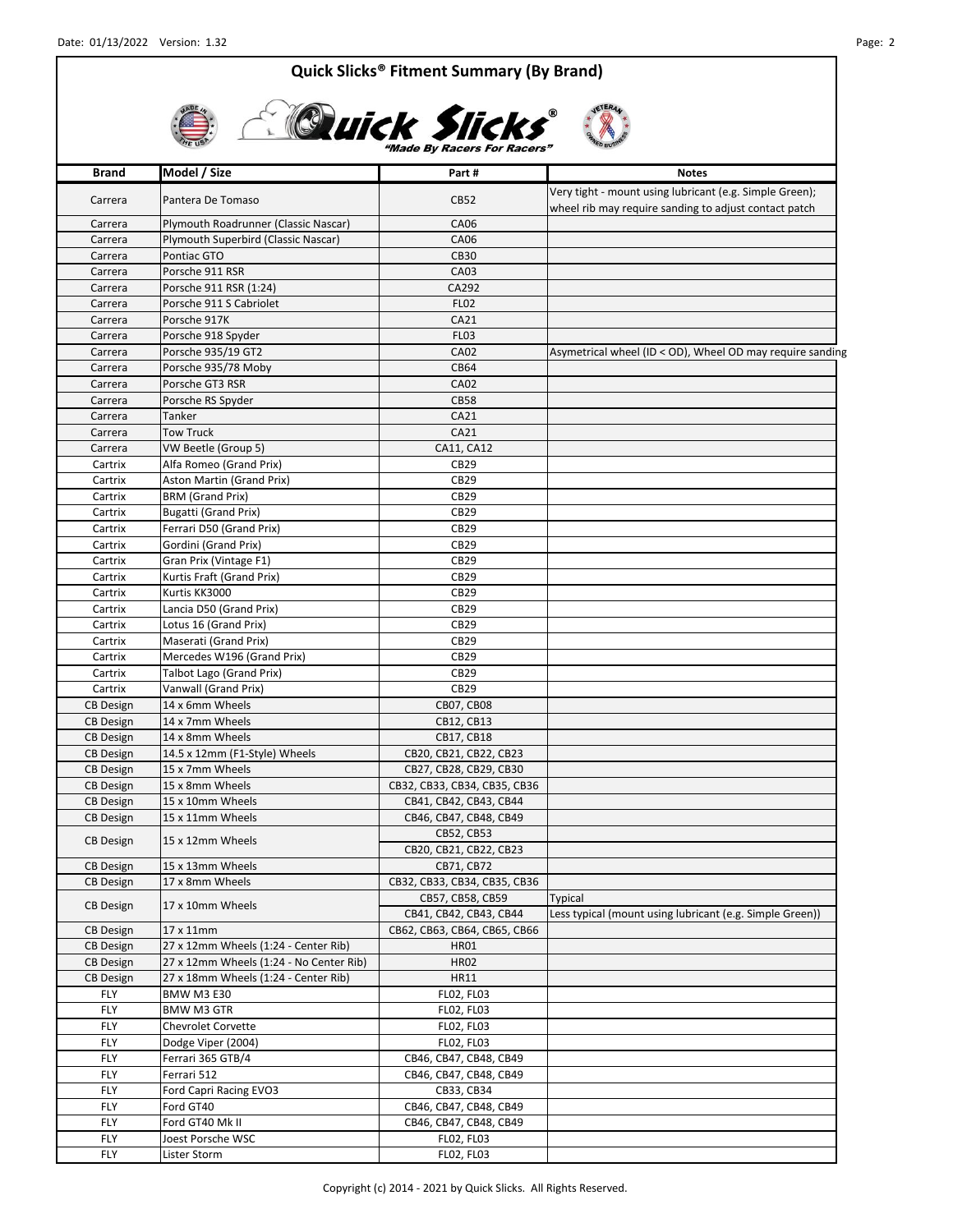

 $\frac{1}{\sqrt{2}}$ 

# **CLUICK Slicks**

| Brand                 | Model / Size                            | Part#                        | <b>Notes</b>                   |
|-----------------------|-----------------------------------------|------------------------------|--------------------------------|
| FLY                   | Lola B98/10                             | <b>FLO2, FLO3</b>            |                                |
| FLY                   | Lotus <sub>78</sub>                     | <b>FL07</b>                  |                                |
| FLY                   | Lola T70                                | CB46, CB47, CB48, CB49       |                                |
| FLY                   | March 761                               | FL <sub>06</sub>             |                                |
| FLY                   | Marcos LM600                            | <b>FLO2, FLO3</b>            |                                |
| FLY                   | Porsche 908                             | CB46, CB47, CB48, CB49       |                                |
| FLY                   | Porsche 911 GT                          | FL02, FL03                   |                                |
| FLY                   | Porsche 911 GT1 Racing EVO3             | CB33, CB34                   |                                |
| FLY                   | Porsche 917K                            | CB46, CB47, CB48, CB49       |                                |
| FLY                   | Porsche 917 LH                          | CB46, CB47, CB48, CB49       |                                |
| FLY                   | Porsche EVO                             | FL02, FL03                   |                                |
| FLY                   | Saleen GT Racing EVO                    | CB33, CB34                   |                                |
| FLY                   | Saleen S7R                              | <b>FLO2, FLO3</b>            |                                |
| FLY                   | <b>Trucks</b>                           | FL91, FL92                   |                                |
| <b>FLY</b>            | Venturi 600                             | FL02, FL03                   |                                |
| FLY                   | Williams FW07                           | <b>FL07</b>                  |                                |
| FLY                   | Williams FW08C                          | FL <sub>07</sub>             |                                |
| <b>H&amp;R Racing</b> | 27 x 12mm Wheels (1:24 - Center Rib)    | <b>HR01</b>                  |                                |
| <b>H&amp;R Racing</b> | 27 x 12mm Wheels (1:24 - No Center Rib) | <b>HR02</b>                  |                                |
| <b>H&amp;R Racing</b> | 27 x 18mm Wheels (1:24 - Center Rib)    | HR11                         |                                |
| <b>H&amp;R Racing</b> | 27 x 18mm Wheels (1:24 - No Center Rib) | <b>HR12</b>                  |                                |
| <b>MR Slotcar</b>     | Jaguar XJ-220                           | CB33                         | Slightly narrower than stock   |
| <b>MR Slotcar</b>     | Jaguar XJ-220                           | CB42                         | Slightly wider than stock      |
| <b>MR Slotcar</b>     | Mazda 787B                              | CB33                         | Slightly narrower than stock   |
| <b>MR Slotcar</b>     | Mazda 787B                              | CB42                         | Slightly wider than stock      |
| <b>MR Slotcar</b>     | McLaren F1 GTR                          | <b>CB33</b>                  | Slightly narrower than stock   |
| <b>MR Slotcar</b>     | McLaren F1 GTR                          | CB42                         | Slightly wider than stock      |
| <b>MR Slotcar</b>     | Porsche 911 GT1 EVO                     | CB33                         | Closest to stock width         |
| <b>MR Slotcar</b>     | Porsche 911 GT1 EVO                     | CB42                         | Slightly wider than stock      |
| Ninco                 | Acura LMP                               | <b>NC02, NC03</b>            |                                |
| Ninco                 | Audi TT                                 | <b>NC02, NC03</b>            |                                |
| Ninco                 | <b>BMW M3 GTR</b>                       | <b>NC02, NC03</b>            |                                |
| Ninco                 | <b>BMW V12</b>                          | <b>NC02, NC03</b>            |                                |
| Ninco                 | Chevrolet Corvette Callaway C12         | <b>NC02, NC03</b>            |                                |
| Ninco                 | Chevrolet Corvette Z06 GT3              | <b>NC02, NC03</b>            |                                |
| Ninco                 | <b>Chevrolet Cruz</b>                   | <b>NC02, NC03</b>            |                                |
| Ninco                 | Ferrari F360                            | <b>NC02, NC03</b>            |                                |
| Ninco                 | Ford GT                                 | <b>NC02, NC03</b>            |                                |
| Ninco                 | <b>Ford Mustang</b>                     | <b>NC02, NC03</b>            |                                |
| Ninco                 | Honda NSX                               | <b>NC02, NC03</b>            |                                |
| Ninco                 | Lamborghini Gallardo                    | <b>NC02, NC03</b>            |                                |
| Ninco                 | Lamborghini Murcielago                  | <b>NC02, NC03</b>            |                                |
| Ninco                 | Lexus SC430                             | <b>NC02, NC03</b>            |                                |
| Ninco                 | <b>Lightning Pro Race</b>               | CB57, CB58, CB59             |                                |
| Ninco                 | Lotus Exige GT3                         | <b>NC02, NC03</b>            |                                |
| Ninco                 | McLaren F1 GTR                          | <b>NC02, NC03</b>            |                                |
| Ninco                 | Mercedes CLK                            | <b>NC02, NC03</b>            |                                |
| Ninco                 | Mercedes DTM                            | <b>NC02, NC03</b>            |                                |
| Ninco                 | Mosler MT900                            | <b>NC02, NC03</b>            |                                |
| Ninco                 | Nissan 350Z                             | <b>NC02, NC03</b>            |                                |
| Ninco                 | Porsche 997                             | <b>NC02, NC03</b>            |                                |
| Ninco                 | Porsche GT1                             | <b>NC02, NC03</b>            |                                |
| Ninco                 | Pro-Race 15 Wheels (#80718)             | CB32, CB33, CB34, CB35, CB36 |                                |
| Ninco                 | Pro-Race Wheel (#80740)                 | <b>NC02, NC03</b>            |                                |
| Ninco                 | <b>Renault Megane</b>                   | <b>NC02, NC03</b>            |                                |
| Ninco                 | Toyota Supra                            | <b>NC02, NC03</b>            |                                |
| <b>NSR</b>            | NSR5001 16 x 8mm Wheels                 | CB32, CB33, CB34, CB35, CB36 |                                |
| <b>NSR</b>            | NSR5002 16 x 8mm Wheels                 | CB32, CB33, CB34, CB35, CB36 | Air Ride                       |
| <b>NSR</b>            | NSR5002 16 x 8mm Wheels                 | DF157, DF158, DF159          | No Air Ride (Wider than stock) |
| NSR                   | NSR5003 17 x 8mm Wheels                 | CB32, CB33, CB34, CB35, CB36 |                                |
| <b>NSR</b>            | NSR5004 17 x 10mm Wheels                | CB57, CB58, CB59             | Air Ride                       |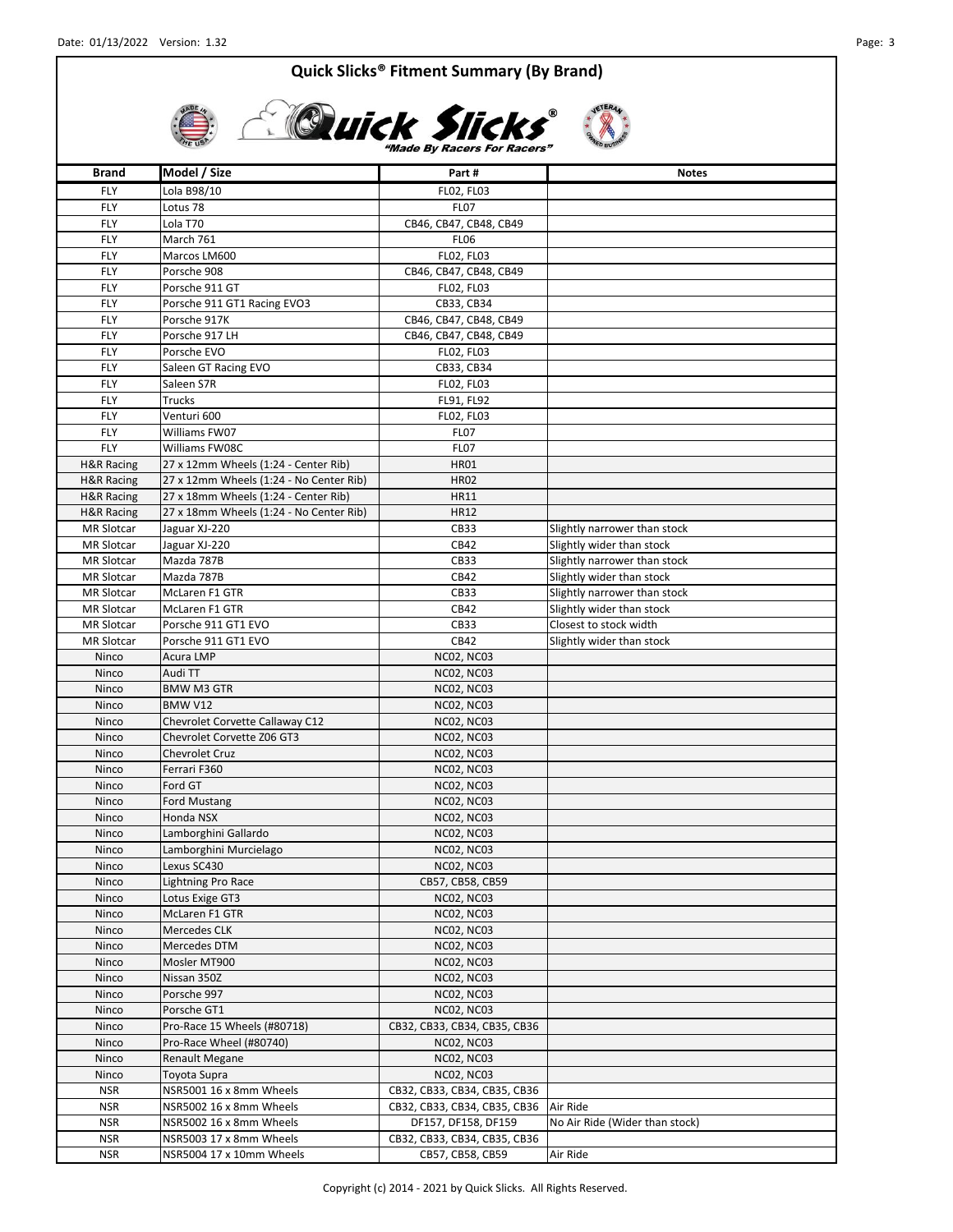

| Brand                  | Model / Size                                            | Part#                               | <b>Notes</b>                                       |
|------------------------|---------------------------------------------------------|-------------------------------------|----------------------------------------------------|
| <b>NSR</b>             | NSR5004 17 x 10mm Wheels                                | DF157, DF158, DF159                 | No Air Ride                                        |
| <b>NSR</b>             | NSR5005 14.5 x 12.2mm F1 Wheels                         | CB71, CB72                          |                                                    |
| <b>NSR</b>             | NSR5009 16.5 x 8mm Wheels                               | CB32, CB33, CB34, CB35, CB36        |                                                    |
| <b>NSR</b>             | NSR5010 16.5 x 8mm Wheels                               | CB32, CB33, CB34, CB35, CB36        |                                                    |
| <b>NSR</b>             | NSR5015 16 x 10mm Wheels                                | CB41, CB42, CB43, CB44              | Air Ride                                           |
| <b>NSR</b>             | NSR5015 16 x 10mm Wheels                                | DF157, DF158, DF159                 | No Air Ride                                        |
| <b>NSR</b>             | NSR5016 16 x 10mm Wheels                                | CB41, CB42, CB43, CB44              | Air Ride                                           |
| <b>NSR</b>             | NSR5016 16 x 10mm Wheels                                | DF157, DF158, DF159                 | No Air Ride                                        |
| <b>NSR</b>             | NSR5017 17 x 10mm Wheels                                | CB57, CB58, CB59                    |                                                    |
| <b>NSR</b>             | NSR5021 13 x 10mm Wheels                                | NR001                               |                                                    |
| <b>NSR</b>             | NSR5027 13 x 10mm Wheels                                | <b>NR001</b>                        |                                                    |
| <b>NSR</b>             | Abarth 500 Assetto Corse                                | CB33                                |                                                    |
| <b>NSR</b>             | Abarth S2000                                            | CB58, DF158                         | CB58 - Air Ride, DF158 - No Air Ride               |
| <b>NSR</b>             | Aston Martin Vantage GT3                                | CB58, DF158                         | CB58 - Air Ride, DF158 - No Air Ride               |
| <b>NSR</b>             | Audi R18 TDI LMP1                                       | CB58, DF158                         | CB58 - Air Ride, DF158 - No Air Ride               |
| <b>NSR</b>             | Audi R8 LMS                                             | CB58, DF158                         | CB58 - Air Ride, DF158 - No Air Ride               |
| <b>NSR</b>             | <b>BMW Z4 GTE</b>                                       | CB58, DF158                         | CB58 - Air Ride, DF158 - No Air Ride               |
| <b>NSR</b>             | Chevrolet Corvette C6R                                  | CB58, DF158                         | CB58 - Air Ride, DF158 - No Air Ride               |
| <b>NSR</b>             | Chevrolet Corvette C7R                                  | CB58, DF158                         | CB58 - Air Ride, DF158 - No Air Ride               |
| <b>NSR</b>             | F1 (#NSR5005)                                           | CB71, CB72                          |                                                    |
| <b>NSR</b>             | F1 Formula 86/89                                        | NR001                               |                                                    |
| <b>NSR</b>             | Ford GT40 Mk I                                          | CB34                                |                                                    |
| <b>NSR</b>             | Ford GT40 Mk II                                         | CB34                                |                                                    |
| <b>NSR</b>             | Ford GT40 Mk IV                                         | CB34                                |                                                    |
| <b>NSR</b>             | Ford P68                                                | CB34, CB35                          | CB35 closest to stock OD                           |
| <b>NSR</b>             | Mercedes AMG GT3                                        | CB58, DF158                         | CB58 - Air Ride, DF158 - No Air Ride               |
| <b>NSR</b>             | Mosler MT900R                                           | CB43, DF159                         | CB43 - Air Ride, DF159 - No Air Ride               |
| <b>NSR</b>             | Porsche 908/3                                           | <b>CB35</b>                         |                                                    |
| <b>NSR</b>             | Porsche 917/10K                                         | CB44 (Air Ride), TS44 (No Air Ride) |                                                    |
| <b>NSR</b>             | Porsche 917K                                            | CB34                                |                                                    |
| <b>NSR</b>             | Porsche 997 GT3                                         | CB58, DF158                         | CB58 - Air Ride, DF158 - No Air Ride               |
| <b>NSR</b>             | Porsche 997 Rally                                       | CB58, DF158                         | CB58 - Air Ride, DF158 - No Air Ride               |
| <b>NSR</b>             | Renault Clio Cup                                        | CB58, DF158                         | CB58 - Air Ride, DF158 - No Air Ride               |
| <b>NSR</b>             | Renault Clio R3 Rally                                   | CB58, DF158                         | CB58 - Air Ride, DF158 - No Air Ride               |
| Pioneer                | Camaro                                                  | CB <sub>28</sub>                    |                                                    |
| Pioneer                | Legends                                                 | PN150                               |                                                    |
| Policar                | Ferrari 312 B2                                          | CB43, CB44                          |                                                    |
| Policar                | Ferrari 330 P4                                          | CB33                                |                                                    |
| Policar                | Ferrari F40                                             | CB58                                | Motor shaft length may need to be trimmed slightly |
| Policar                | Lotus 72                                                | PC010                               |                                                    |
| Policar                | March 701                                               | PC010                               |                                                    |
| Policar                | Monoposto F1                                            | PC010                               |                                                    |
| Policar                | Subaru BRZ                                              | CB32                                |                                                    |
| Policar                | Toyota GT86                                             | CB33                                |                                                    |
| Revell-Monogram        | Greenwood Corvette                                      | CB <sub>23</sub>                    |                                                    |
| Revoslot               | Ferrari 333 SP                                          | TS43, TS44                          |                                                    |
| Revoslot               | Ferrari F40                                             | TS43, TS44                          |                                                    |
| Revoslot               | Marcos LM600 (RS0013 and Earlier)                       | <b>RS75</b>                         |                                                    |
| Revoslot               | Marcos LM600 (RS0032 and Later)                         | TS43, TS44                          |                                                    |
| Revoslot               | McLaren F1 GTR                                          | TS43, TS44                          |                                                    |
| Revoslot               | Mercedes CLK                                            | TS43, TS44                          |                                                    |
| Revoslot               | Porsche 911 GT1<br>Porsche 911 GT2 (RS0019 and Earlier) | TS43, TS44<br>R <sub>S</sub>        |                                                    |
| Revoslot               |                                                         |                                     |                                                    |
| Revoslot<br>Revoslot   | Porsche 911 GT2 (RS0030 and Later)<br>Toyota GT-ONE     | TS43, TS44                          |                                                    |
|                        |                                                         | TS43, TS44                          |                                                    |
| Revoslot<br>Revoslot   | Toyota Supra<br>Viper                                   | TS43, TS44<br>TS43, TS44            |                                                    |
|                        | 1:24                                                    |                                     |                                                    |
| Scaleauto              | American 7R                                             | <b>SA01</b><br><b>CB58</b>          |                                                    |
| Scaleauto<br>Scaleauto | American 7R (1:24)                                      | SA01                                |                                                    |
|                        | Audi LMS GT3                                            | <b>CB58</b>                         |                                                    |
| Scaleauto              |                                                         |                                     |                                                    |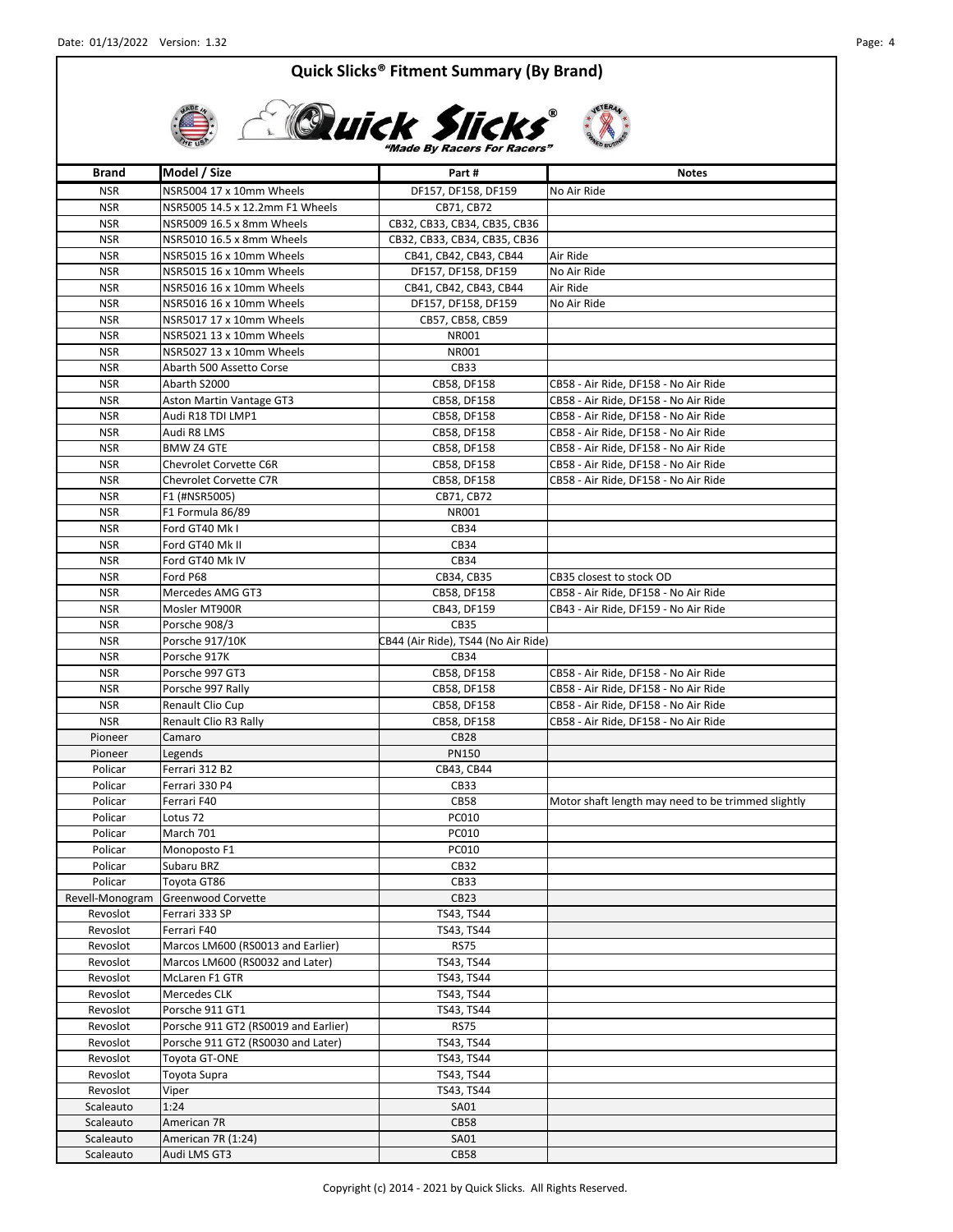

| <b>Brand</b>             | Model / Size                                 | Part#                      | <b>Notes</b> |
|--------------------------|----------------------------------------------|----------------------------|--------------|
| Scaleauto                | Audi LMS GT3 (1:24)                          | SA01                       |              |
| Scaleauto                | <b>BMW M1 Gr. 5</b>                          | <b>CB58</b>                |              |
| Scaleauto                | BMW M3 GT2 (1:24)                            | SA01                       |              |
| Scaleauto                | <b>BMW V12 LMR</b>                           | <b>CB58</b>                |              |
| Scaleauto                | BMW Z4 GT3                                   | <b>CB58</b>                |              |
| Scaleauto                | BMW Z4 GT3 (1:24)                            | SA01                       |              |
| Scaleauto                | C8 Laviolette GT2R                           | <b>CB58</b>                |              |
| Scaleauto                | C8 Spyder GT2R                               | <b>CB58</b>                |              |
| Scaleauto                | Chevrolet Corvette C7R                       | <b>CB58</b>                |              |
| Scaleauto                | Chevrolet Corvette C7R (1:24)                | SA01                       |              |
| Scaleauto                | De Tomaso Pantera Gr. 3                      | <b>CB58</b>                |              |
| Scaleauto                | De Tomaso Pantera Gr. 4                      | <b>CB58</b>                |              |
| Scaleauto                | De Tomaso Pantera Gr. 5                      | <b>CB58</b>                |              |
| Scaleauto                | Ford RS200                                   | <b>CB58</b>                |              |
| Scaleauto                | Honda HSV-010 Super GT                       | <b>CB58</b>                |              |
| Scaleauto                | Jaguar XKR GT2 (1:24)                        | SA01                       |              |
| Scaleauto                | LB GT3 (1:24)                                | SA01                       |              |
| Scaleauto                | Mercedes SLS AMG GT3                         | <b>CB58</b>                |              |
| Scaleauto                | Mercedes SLS AMG GT3 (1:24)                  | SA01                       |              |
| Scaleauto                | MG Metro 6R4                                 | <b>CB58</b>                |              |
| Scaleauto                | Pantera Group 3                              | <b>CB58</b>                |              |
| Scaleauto                | Peugeot P208 T16                             | <b>CB58</b><br><b>CB58</b> |              |
| Scaleauto<br>Scaleauto   | Porsche 935-76 Gr. 5<br>Porsche 935-77 Gr. 5 | <b>CB58</b>                |              |
| Scaleauto                | Porsche 935-J Gr. 5                          | <b>CB58</b>                |              |
| Scaleauto                | Porsche 959                                  | <b>CB58</b>                |              |
| Scaleauto                | Porsche 991 RSR                              | <b>CB58</b>                |              |
| Scaleauto                | Porsche 991 RSR (1:24)                       | SA01                       |              |
| Scaleauto                | Porsche 997 GT3 (1:24)                       | SA01                       |              |
| Scaleauto                | Porsche 997 RSR (1:24)                       | SA01                       |              |
| Scaleauto                | Porsche Carrera RS                           | <b>CB58</b>                |              |
| Scaleauto                | Porsche Carrera RSR 3.0                      | <b>CB58</b>                |              |
| Scaleauto                | Radical LMP SR9                              | <b>CB58</b>                |              |
| Scaleauto                | Saleen S7R                                   | <b>CB58</b>                |              |
| Scaleauto                | SRT Viper GTS-R                              | <b>CB58</b>                |              |
| Scaleauto                | SRT Viper GTS-R (1:24)                       | SA01                       |              |
| Scaleauto                | Subaru Impreza WRC                           | <b>CB58</b>                |              |
| Scalextric               | <b>Aston Martin V8</b>                       | SC01                       |              |
| Scalextric               | Aston Martin Vantage GT3 (Inline)            | <b>CB58</b>                |              |
| Scalextric               | Aston Martin Vantage GT3 (Sidewinder)        | CB64                       |              |
| Scalextric               | Audi R8 LMS GT3                              | CB64                       |              |
| Scalextric               | Audi R8 Police                               | CB64                       |              |
| Scalextric               | <b>Bentley Continental GT3</b>               | CB65                       |              |
| Scalextric               | <b>BMW 125 (BTCC)</b>                        | CB33                       |              |
| Scalextric               | <b>BMW E30 M3 (DTM)</b><br><b>BMW Mini</b>   | CB33, CB34<br>CB33         |              |
| Scalextric<br>Scalextric | BTCC BMW 125                                 | CB33                       |              |
| Scalextric               | <b>BTCC Honda Civic</b>                      | CB33                       |              |
| Scalextric               | <b>BTCC MG6</b>                              | CB33                       |              |
| Scalextric               | Cadillac Northstar LMP                       | CB64                       |              |
| Scalextric               | Chevrolet Camaro (Trans-Am)                  | SC <sub>02</sub>           |              |
| Scalextric               | Chevrolet Camaro IROC-Z                      | SC01                       |              |
| Scalextric               | Chevrolet Corvette L88 68/69'                | SCO <sub>2</sub>           |              |
| Scalextric               | Chevrolet Corvette C6R                       | SC11                       |              |
| Scalextric               | Chevrolet Monte Carlo (Stock Car)            | SC01                       |              |
| Scalextric               | Dallara Indy                                 | SC130                      |              |
| Scalextric               | Daytona Prototype                            | <b>CB58</b>                |              |
| Scalextric               | DeLorean                                     | CB36                       |              |
| Scalextric               | Dodge Challenger (Trans-Am)                  | SC <sub>02</sub>           |              |
| Scalextric               | Dodge Charger                                | SCO <sub>2</sub>           |              |
| Scalextric               | Dodge Viper GT                               | CB65                       |              |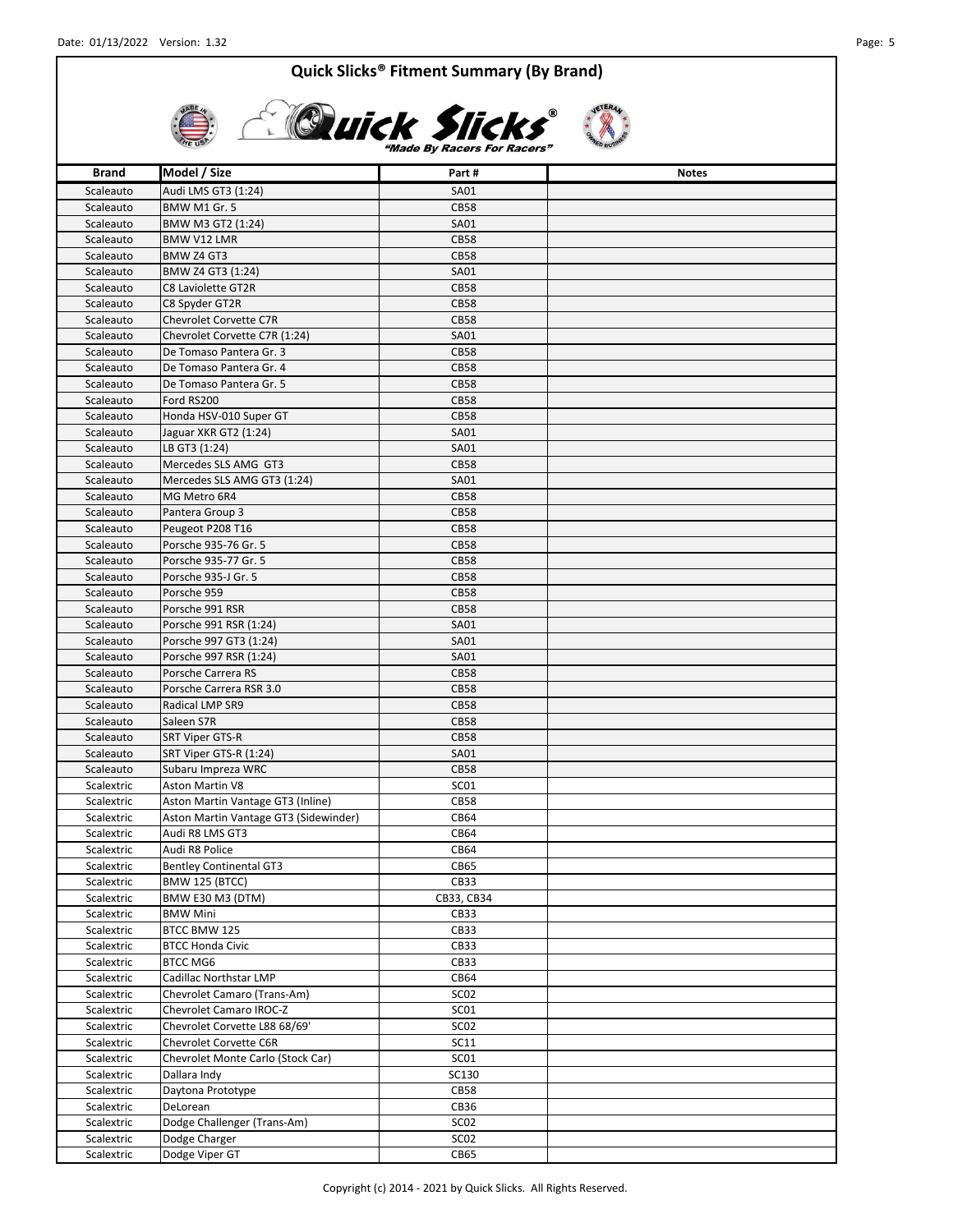

# **Quick Slicks Made By Racers For Racers**

**Brand Model / Size Part # Part # Part # Notes** Scalextric F1 (Modern) SC130 Scalextric Ferrari 156 CB28 Scalextric Ferrari 250 GTO SC02 Scalextric Ferrari 330 P4 SC01 Scalextric Ferrari 375 CB29 Wider than stock Scalextric Ferrari 412P SC01 Scalextric Ford Escort CB13 Scalextric Ford Escort Mk I SC02 Scalextric Ford Falcon XB SC02 Scalextric Ford Falcon XW CB18 Scalextric Ford Fiesta CB32 Scalextric Ford Gran Torino Formula SC02 Scalextric Ford GT GTE CB59 Scalextric Ford GT40 SC16 Scalextric Ford Mustang (Trans-Am) SC02 Scalextric Ford Mustang GT4 Form 1 CB59 Scalextric Ford Thunderbird (Stock Car) SC01 Scalextric Formula E CB34 Scalextric Formula E Scalextric Formula E CB43 Slightly wider than stock Scalextric Ginetta G60-LT-P1 CB58, CB59 Scalextric Honda Civic (BTCC) CB33 Scalextric Jaguar I-PACE CB59 Scalextric Joker Inspired Car SC16 Scalextric Lamborghini Centenario CB58 Scalextric Lanci Stratos CB41, CB42 Scalextric Lister Storm **FL03** Scalextric Lotus 25 CB28 Scalextric Lotus 49/49B SC130 Subset Scalextric Lotus 49/49B Scalextric Lotus Evora GT4 SC11 Scalextric Maserati 250F CB30 Scalextric Maserati Trofeo CB42 Scalextric McLaren 720S CB58 Scalextric McLaren F1 GTR CB59 Scalextric McLaren M7C CB21 Scalextric Mercedes AMG GT3 SC20 Scalextric Mercury Cougar News 2002 Scalextric MG Lola **CB64** Scalextric MG6 (BTCC) CB32 Scalextric Nissan Skyline CB64 Scalextric Pagani Huayra Roadster BC CB58 Scalextric Plymouth 'Cuda Trans-Am SCO9 Scalextric Porsche 911 RSR SC20 Scalextric RASIO C20 SC16 Scalextric START F1 SC130 Scalextric Team GT Lightning Team CB65 Scalextric Team LMP CB65 Scalextric Trucks FL91 SCX Citroen DS21 CR29 SCX Cuda SCO1 SCX MG A 1500 CB28 SCX Nascar Nascar SCO1 SCX Nascar (Pro) SC01 Sideways 15.9 x 10mm Wheels CB41, CB41, CB42, CB43, CB44 Sideways 15.9 x 8.2mm Wheels CB32, CB32, CB33, CB34, CB35, CB36 Sideways 16.5 x 10mm Wheels CB41, CB41, CB42, CB43, CB44 Sideways 16.5 x 8.2mm Wheels CB32, CB32, CB33, CB34, CB35, CB36 Sideways 16.9 x 10mm Wheels CB57, CB58, CB59 Sideways 16.9 x 8.2mm Wheels CB32, CB33, CB34, CB35, CB36 Sideways 17.3 x 10mm Wheels CB57, CB58, CB59 Sideways | 17.3 x 10mm Wheels (SWW-GTA) DF157, DF158, DF159 | No Air Ride Sideways 17.3 x 10mm Wheels (SWW-GTA-MG) DF157, DF158, DF159 No Air Ride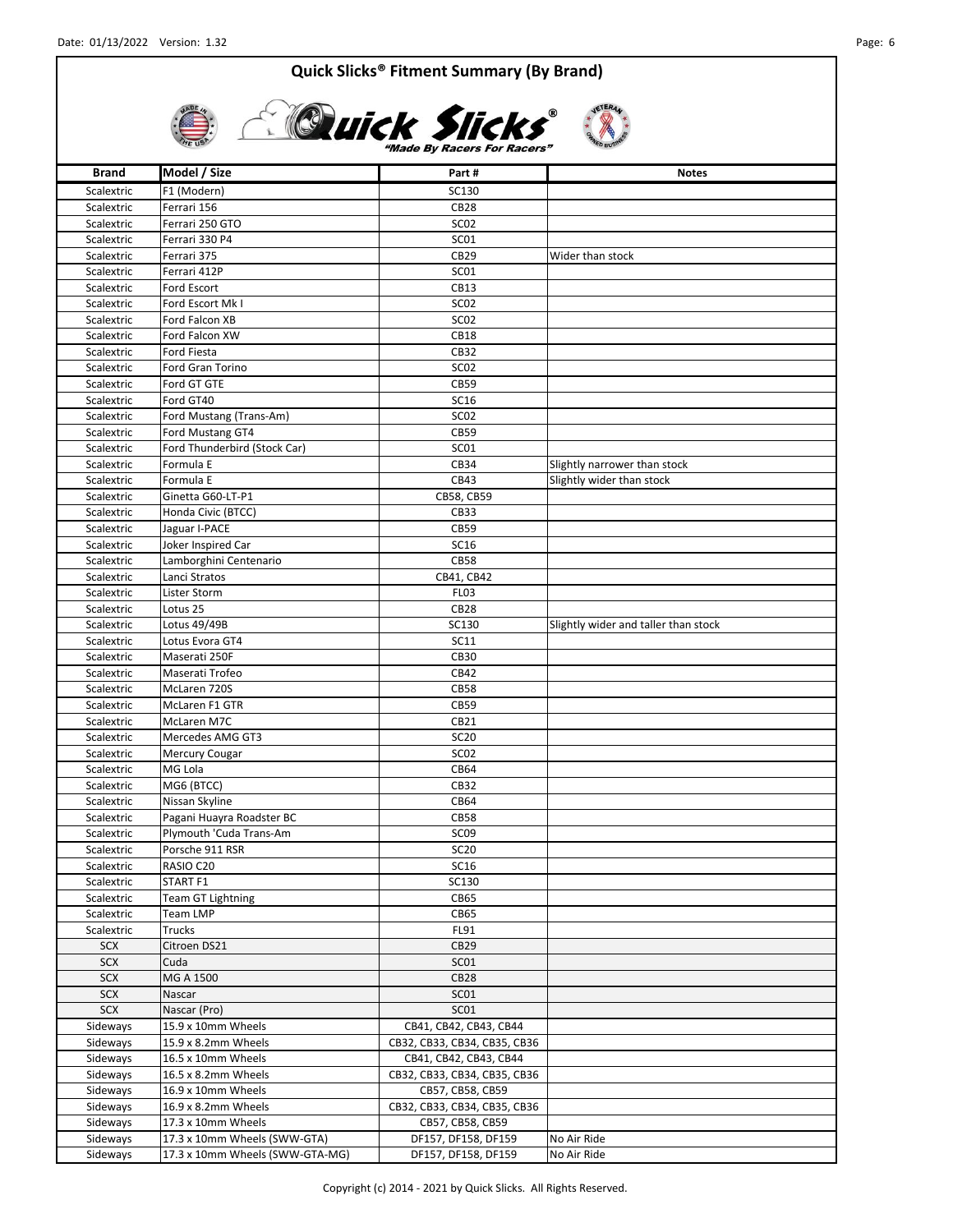

# **ADUICK SIICKS**

| <b>Brand</b> | Model / Size                | Part#                        | <b>Notes</b>                                                                                  |
|--------------|-----------------------------|------------------------------|-----------------------------------------------------------------------------------------------|
| Sideways     | 17.3 x 8mm Wheels           | CB32, CB33, CB34, CB35, CB36 |                                                                                               |
| Sideways     | 17.3 x 8.2mm Wheels         | CB32, CB33, CB34, CB35, CB36 |                                                                                               |
| Sideways     | Fly Truck Wheels            | FL91, FL92                   |                                                                                               |
| Sideways     | BMW 320 Group 5             | CB34                         |                                                                                               |
| Sideways     | BMW M1 Group 5              | CB34                         |                                                                                               |
| Sideways     | BMW M6 GT3                  | CB58, DF158                  | CB57, DF157, CB59, DF159 will also fit depending on<br>desired OD. DF157/8/9 are no air ride. |
| Sideways     | Daytona Prototype (Dallara) | CB57, CB58                   |                                                                                               |
| Sideways     | Daytona Prototype (Riley)   | CB57, CB58                   |                                                                                               |
| Sideways     | Ferrari 512 BB              | CB34                         |                                                                                               |
| Sideways     | Ford Capri Group 5          | CB34                         |                                                                                               |
| Sideways     | Ford GTE GT3                | CB58, DF158                  | CB57, DF157, CB59, DF159 will also fit depending on<br>desired OD. DF157/8/9 are no air ride. |
| Sideways     | <b>Ford Mustang</b>         | CB34                         |                                                                                               |
| Sideways     | Lamborghini Huracan         | <b>CB58</b>                  |                                                                                               |
| Sideways     | Lancia Beta Montecarlo      | CB34                         |                                                                                               |
| Sideways     | Lancia Stratos Group 5      | CB34                         |                                                                                               |
| Sideways     | Nissan Skyline Group 5      | CB33                         |                                                                                               |
| Sideways     | Toyota Celica Group 5       | CB34                         |                                                                                               |
| Slot.It      | 14.4 x 11.5mm (F1) Wheels   | CB20, CB21, CB22, CB23       |                                                                                               |
| Slot.It      | 15.8 x 10.2mm Wheels        | CB41, CB42, CB43, CB44       |                                                                                               |
| Slot.It      | 15.8 x 8.2mm Wheels         | CB32, CB33, CB34, CB35, CB36 |                                                                                               |
| Slot.It      | 16.5 x 10.2mm Wheels        | CB41, CB42, CB43, CB44       |                                                                                               |
| Slot.It      | 16.5 x 8.2mm Wheels         | CB32, CB33, CB34, CB35, CB36 |                                                                                               |
| Slot.It      | 16.5 x 8mm Wheels           | CB32, CB33, CB34, CB35, CB36 |                                                                                               |
| Slot.It      | 16.9 x 8.2mm Wheels         | CB32, CB33, CB34, CB35, CB36 |                                                                                               |
| Slot.It      | 17 x 10mm Wheels            | CB57, CB58, CB59             |                                                                                               |
| Slot.It      | 17.3 x 8.2mm Wheels         | CB32, CB33, CB34, CB35, CB36 |                                                                                               |
| Slot.It      | 17.3 x 9.75mm Wheels        | CB57, CB58, CB59             |                                                                                               |
| Slot.It      | Alfa Romeo 155 V6 TI        | CB33, CB34                   |                                                                                               |
| Slot.It      | Audi R18 e-Tron             | <b>CB58</b>                  |                                                                                               |
| Slot.It      | Audi R18 TDI                | <b>CB58</b>                  |                                                                                               |
| Slot.It      | Audi R8C (10th Anniversary) | CB33, CB34                   |                                                                                               |
| Slot.It      | Audi R8C Le Mans            | <b>CB58</b>                  |                                                                                               |
| Slot.It      | Audi R8C Reloaded           | <b>CB58</b>                  |                                                                                               |
| Slot.It      | Audi R8C Test Car           | <b>CB58</b>                  |                                                                                               |
| Slot.It      | Chaparral 2E                | CB33, CB34                   |                                                                                               |
| Slot.It      | F1 Wheels                   | CB20, CB21, CB22, CB23       |                                                                                               |
| Slot.It      | Ferrari 312 PB              | CB33, CB34                   |                                                                                               |
| Slot.It      | Ferrari F40                 | <b>CB58</b>                  |                                                                                               |
| Slot.It      | Ford GT40                   | CB33, CB34                   |                                                                                               |
| Slot.It      | Fork GT40 Mk II             | CB33, CB34                   |                                                                                               |
| Slot.It      | Jaguar XJR12                | CB33, CB34                   |                                                                                               |
| Slot.It      | Jaguar XJR6                 | CB33, CB34                   |                                                                                               |
| Slot.It      | Jaguar XJR9                 | CB33, CB34                   |                                                                                               |
| Slot.It      | Lancia LC2/85               | CB33, CB34                   |                                                                                               |
| Slot.It      | Lola Astin Martin           | <b>CB58</b>                  |                                                                                               |
| Slot.It      | Lola B09/60                 | <b>CB58</b>                  |                                                                                               |
| Slot.It      | Lola B10/60                 | <b>CB58</b>                  |                                                                                               |
| Slot.It      | Lola B11/80                 | <b>CB58</b>                  |                                                                                               |
| Slot.It      | Lola B12/69                 | <b>CB58</b>                  |                                                                                               |
| Slot.It      | Maserati MC GT3             | <b>CB58</b>                  |                                                                                               |
| Slot.It      | Maserati MC GT4             | <b>CB58</b>                  |                                                                                               |
| Slot.It      | Matra MS670B                | CB33, CB34                   |                                                                                               |
| Slot.It      | Mazda 787B                  | CB33, CB34                   |                                                                                               |
| Slot.It      | McLaren F1 (Raw)            | CB33, CB34                   |                                                                                               |
| Slot.It      | McLaren F1 GTR (Race)       | <b>CB58</b>                  |                                                                                               |
| Slot.It      | McLaren M8D                 | CB33, CB34                   |                                                                                               |
| Slot.It      | Mercedes 190 DTM            | CB34                         |                                                                                               |
| Slot.It      | Mercedes Sauber C9          | CB33, CB34                   |                                                                                               |
| Slot.It      | Nissan R390 GT1             | <b>CB58</b>                  |                                                                                               |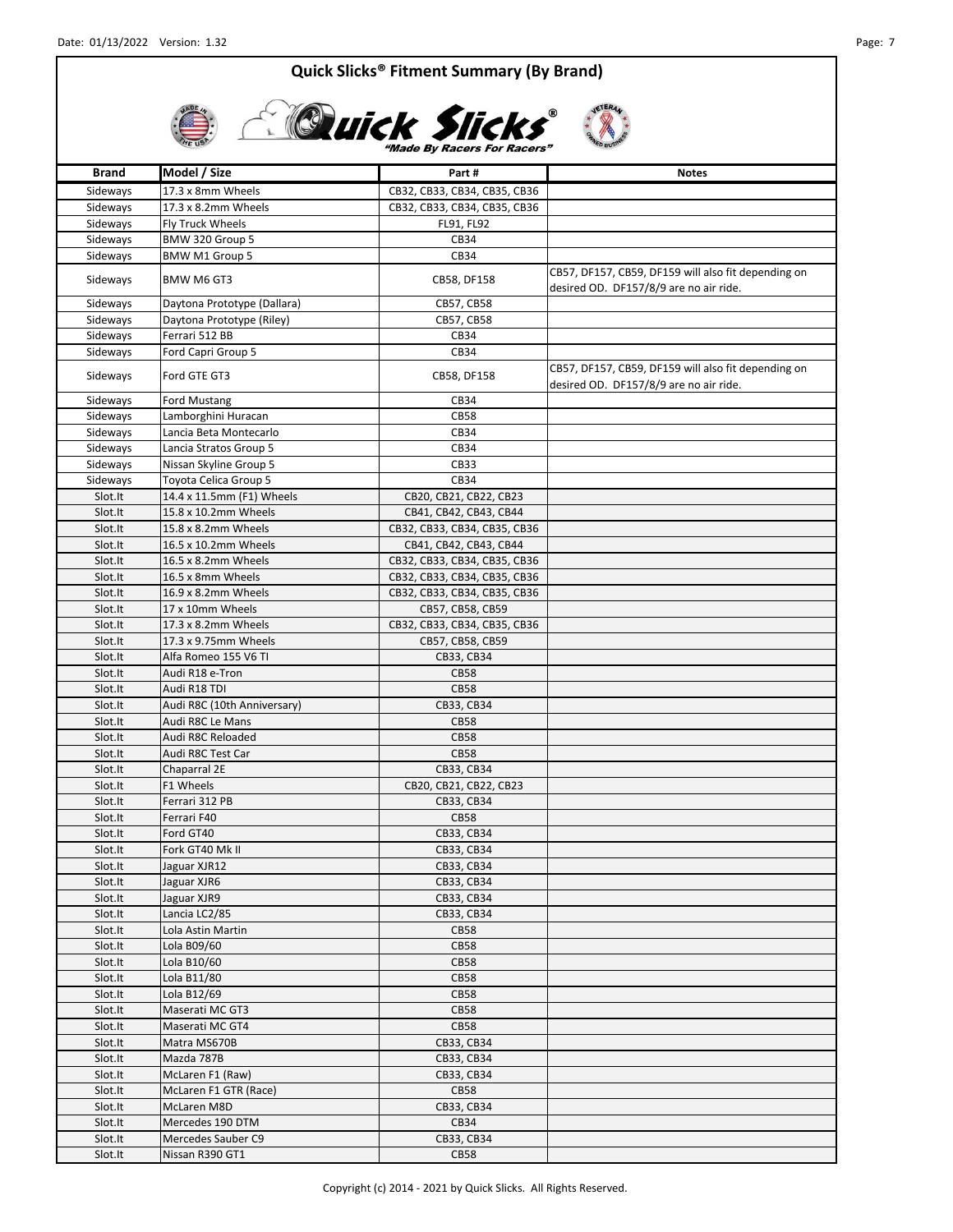

# **CLUICK Slicks**

**Brand Model / Size Part # Part # Part # Notes** Slot.It Nissan R89C CB33, CB34 Slot.It Nissan Skyline GT-R CB33, CB34 Slot.It | Opel Calibra V6 | CB33, CB34 Slot.It Porsche 956C CB33, CB34 Slot.It Porsche 956K CB33, CB34 Slot.It Porsche 956KH CB33, CB34 Slot.It Porsche 962 CB33, CB34 Slot.It Porsche GT1 EVO98 CB58 Slot.It Toyota 88C CB33, CB34 Sloter | Ferrari 312 PB CB42, CB43, CB44 Sloter Lola T290 CB42, CB43, CB44 CB17, CB18 Typical CB32, CB33, CB34, CB35, CB36 Less typical (recommend gluing) SC01 Less typical CB17, CB18 Typical CB32, CB33, CB34, CB35, CB36 Less typical (recommend gluing) SC01 Typical CB32, CB33, CB34, CB35, CB36 Typical SC01 Less typical CB32, CB33, CB34, CB35, CB36 Typical CB41, CB42, CB43, CB44 Less typical SC01 Less typical CB32, CB33, CB34, CB35, CB36 Typical CB41, CB42, CB43, CB44 Less typical CB41, CB42, CB43, CB44 Typical CB57, CB58, CB59 Less typical CB32, CB33, CB34, CB35, CB36 Typical CB41, CB42, CB43, CB44 Less typical CB32, CB33, CB34, CB35, CB36 Typical CB41, CB42, CB43, CB44 Less typical CB57, CB58, CB59 Less typical CB41, CB42, CB43, CB44 Typical CB57, CB58, CB59 Less typical CB41, CB42, CB43, CB44 Typical CB57, CB58, CB59 Typical CB32, CB33, CB34, CB35, CB36 | Typical (mount using lubricant (e.g Simple Green) CB41, CB42, CB43, CB44 Typical (mount using lubricant (e.g Simple Green) CB57, CB58, CB59 Typical CB57, CB58, CB59 Typical CB41, CB42, CB43, CB44 Less typical (mount using lubricant (e.g. Simple Green) CB57, CB58, CB59 Typical CB41, CB42, CB43, CB44 Less typical (mount using lubricant (e.g. Simple Green) CB57, CB58, CB59 Typical CB41, CB42, CB43, CB44 Less typical (mount using lubricant (e.g. Simple Green) CB57, CB58, CB59 Typical CB41, CB42, CB43, CB44 Less typical (mount using lubricant (e.g. Simple Green) Slotwings March 761 FL06 SRC Lancia Delta S4 CB34 SRC Peugeot 205 T16 CB34 SRC Porsche 914/6 CB34 SRC | Toyota LMP1 TS050 CB57 Thunder Slot 3-Rib Rear Wheel TS03, TS04 Thunder Slot Lola T70 Can-Am (All) TS43, TS44 Thunder Slot | Lola T70 MKIII (All) | TS43, TS44 Thunder Slot McLaren Elva (All) TS03, TS04 Thunder Slot | McLaren M6A (CA00301S/W) | TS43, TS44 Thunder Slot | McLaren M6A (CA00302S/W) | TS43, TS44 Thunder Slot | McLaren M6A (CA00303S/W) | TS03, TS04 Thunder Slot | McLaren M6B (CA00304S/W) | TS03, TS04 Thunder Slot | McLaren M6B (CA00305S/W) | TS03, TS04 TSRF 1:32 Wheels CB46 - CB49 Sloting Plus | 14.2 x 8.0mm Sloting Plus | 14.6 x 8.0mm Sloting Plus 15.0 x 8.0mm Sloting Plus 15.5 x 8.5mm Sloting Plus 15.9 x 8.5mm Sloting Plus | 16.9 x 8.5mm Sloting Plus 15.9 x 10mm Sloting Plus | 16.2 x 8.5mm Sloting Plus 16.5 x 8.5mm Sloting Plus | 18 x 10mm Sloting Plus 16.9 x 10mm Sloting Plus 17.2 x 10mm Sloting Plus | 17.5 x 10mm Sloting Plus 16.2 x 10mm Sloting Plus | 16.5 x 10mm